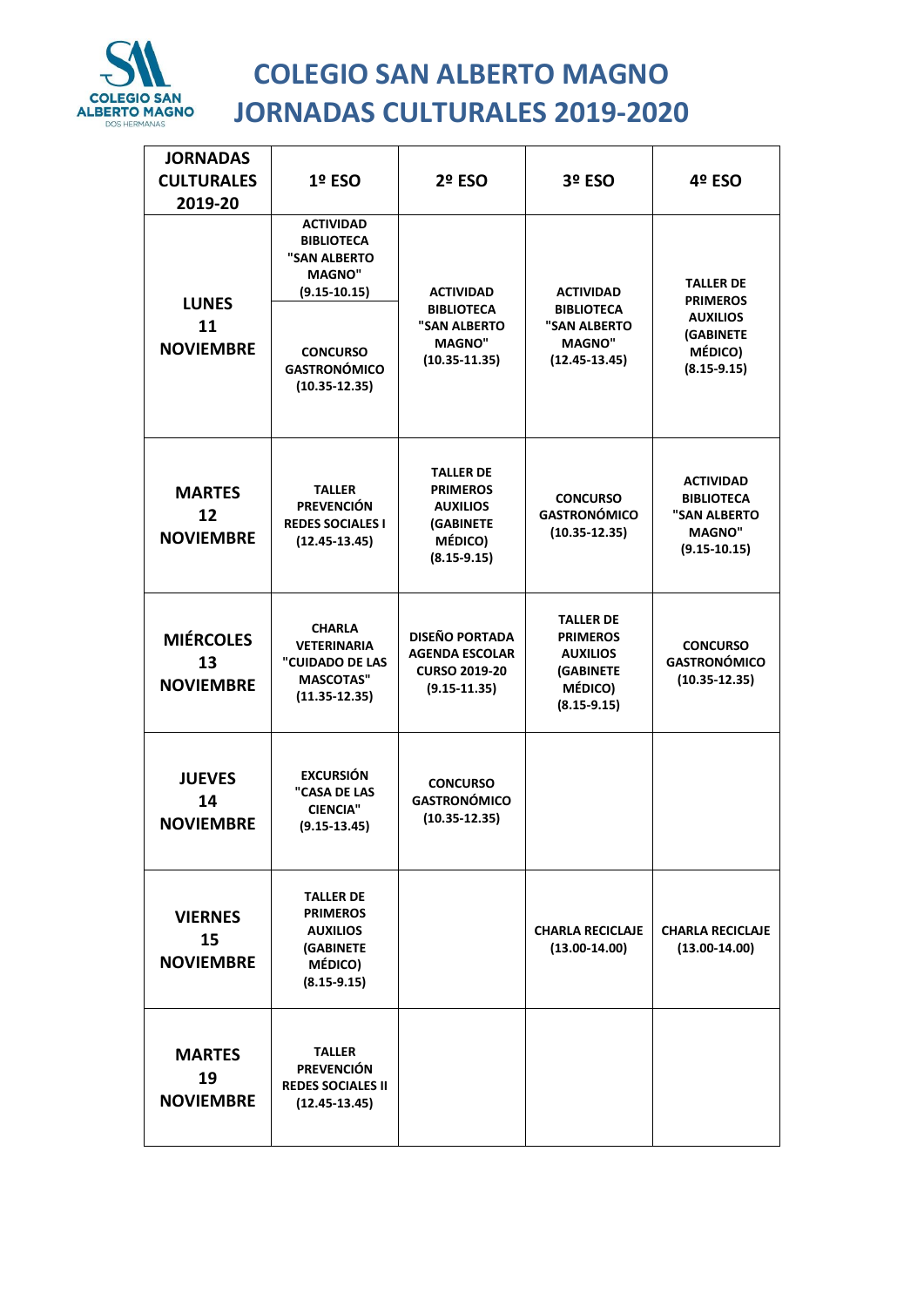

## **COLEGIO SAN ALBERTO MAGNO JORNADAS CULTURALES 2019-2020**

| <b>JUEVES</b><br>21<br><b>NOVIEMBRE</b>    | <b>TALLER "MI</b><br><b>MUNDO Y YO"</b><br>$(9.15 - 10.45)$<br><b>PARTE I</b>    |                                                                                                                            |                                                                                                                            |
|--------------------------------------------|----------------------------------------------------------------------------------|----------------------------------------------------------------------------------------------------------------------------|----------------------------------------------------------------------------------------------------------------------------|
| <b>MARTES</b><br>26<br><b>NOVIEMBRE</b>    | <b>TALLER "MI</b><br><b>MUNDO Y YO"</b><br>$(12.45 - 13.45)$<br><b>PARTE II</b>  |                                                                                                                            |                                                                                                                            |
| <b>JUEVES</b><br>28<br><b>NOVIEMBRE</b>    | <b>TALLER "MI</b><br><b>MUNDO Y YO"</b><br>$(12.45 - 13.45)$<br><b>PARTE III</b> |                                                                                                                            |                                                                                                                            |
| <b>MIÉRCOLES</b><br>5<br><b>DICIEMBRE</b>  |                                                                                  | <b>VISITA A</b><br><b>BIOALVERDE</b><br>$(9.30 - 11.00)$                                                                   |                                                                                                                            |
| <b>MARTES</b><br>10<br><b>DICIEMBRE</b>    |                                                                                  | <b>TALLER-TEATRO</b><br>" VIOLENCIA DE<br><b>GENERO"</b><br>$(10.35 - 11.35)$                                              |                                                                                                                            |
| <b>VIERNES</b><br>13<br><b>DICIEMBRE</b>   |                                                                                  | <b>TALLER</b><br><b>PROGRAMA DE</b><br><b>EDUCACIÓN</b><br><b>AFECTIVO SEXUAL</b><br><b>SIN MIEDO</b><br>$(11.35 - 12.35)$ | <b>TALLER</b><br><b>PROGRAMA DE</b><br><b>EDUCACIÓN</b><br><b>AFECTIVO SEXUAL</b><br><b>SIN MIEDO</b><br>$(12.45 - 13.45)$ |
| <b>MARTES</b><br>17<br><b>DICIEMBRE</b>    |                                                                                  | <b>TALLER</b><br><b>PROGRAMA DE</b><br><b>EDUCACIÓN</b><br><b>AFECTIVO SEXUAL</b><br><b>SIN MIEDO</b><br>$(10.35 - 11.35)$ | <b>TALLER</b><br><b>PROGRAMA DE</b><br><b>EDUCACIÓN</b><br><b>AFECTIVO SEXUAL</b><br><b>SIN MIEDO</b><br>$(11.35 - 12.35)$ |
| <b>MIÉRCOLES</b><br>18<br><b>DICIEMBRE</b> |                                                                                  |                                                                                                                            | <b>CHARLA</b><br><b>ORIENTACIÓN</b><br><b>PROFESIONAL</b><br><b>PARA POLICÍA</b><br><b>NACIONAL</b><br>$(11.35 - 12.35)$   |

**IMPORTANTE: LA MISA VOLUNTARIA PARA CELEBRAR EL DÍA DE SAN ALBERTO MAGNO SERÁ EL LUNES 18 DE NOVIEMBRE.**